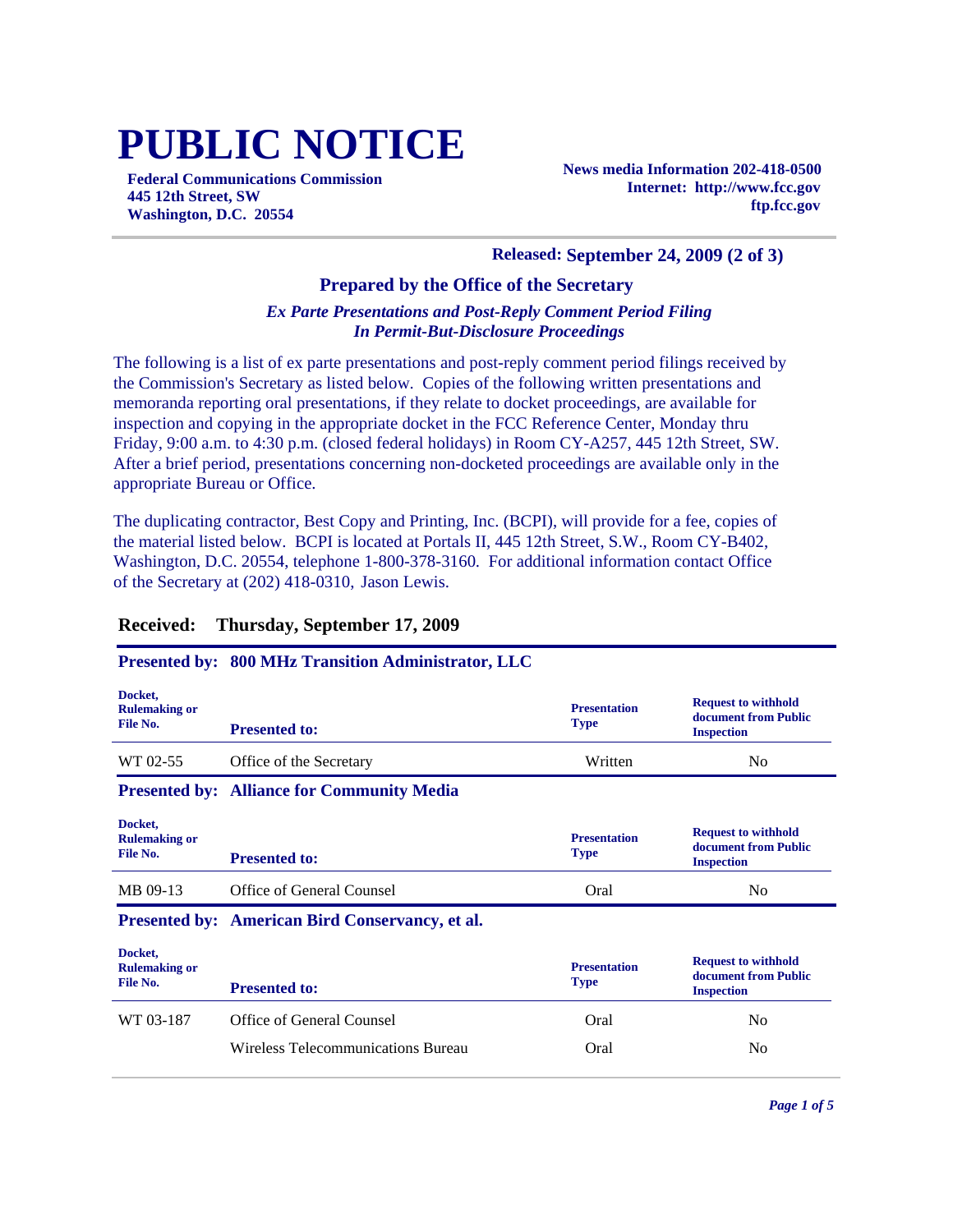| WT 08-61                                    | Office of General Counsel                       | Oral                               | N <sub>o</sub>                                                          |
|---------------------------------------------|-------------------------------------------------|------------------------------------|-------------------------------------------------------------------------|
|                                             | Wireless Telecommunications Bureau              | Oral                               | No                                                                      |
| Presented by: AT&T, Inc.                    |                                                 |                                    |                                                                         |
| Docket,<br><b>Rulemaking or</b><br>File No. | <b>Presented to:</b>                            | <b>Presentation</b><br><b>Type</b> | <b>Request to withhold</b><br>document from Public<br><b>Inspection</b> |
| MB 09-13                                    | Office of Commissioner Clyburn                  | Oral                               | No                                                                      |
|                                             | Presented by: Atlantic Tele-Network, Inc.       |                                    |                                                                         |
| Docket,<br><b>Rulemaking or</b><br>File No. | <b>Presented to:</b>                            | <b>Presentation</b><br><b>Type</b> | <b>Request to withhold</b><br>document from Public<br><b>Inspection</b> |
| WT 09-119                                   | Office of Chairman Genachowski                  | Oral                               | N <sub>o</sub>                                                          |
|                                             | Office of Commissioner Clyburn                  | Oral                               | N <sub>0</sub>                                                          |
|                                             | <b>International Bureau</b>                     | Oral                               | N <sub>0</sub>                                                          |
|                                             | Office of General Counsel                       | Oral                               | N <sub>0</sub>                                                          |
|                                             | Wireless Telecommunications Bureau              | Oral                               | No                                                                      |
|                                             | Presented by: BT Americas, Inc.                 |                                    |                                                                         |
| Docket,<br><b>Rulemaking or</b><br>File No. | <b>Presented to:</b>                            | <b>Presentation</b><br><b>Type</b> | <b>Request to withhold</b><br>document from Public<br><b>Inspection</b> |
| GN 09-51                                    | Office of Chairman Genachowski                  | Oral                               | N <sub>0</sub>                                                          |
|                                             | Office of Commissioner Copps                    | Oral                               | N <sub>0</sub>                                                          |
|                                             | Office of Commissioner McDowell                 | Oral                               | N <sub>0</sub>                                                          |
|                                             | Office of Commissioner Clyburn                  | Oral                               | N <sub>0</sub>                                                          |
| WC 05-25                                    | Office of Chairman Genachowski                  | Oral                               | No                                                                      |
|                                             | Office of Commissioner Copps                    | Oral                               | N <sub>0</sub>                                                          |
|                                             | Office of Commissioner McDowell                 | Oral                               | N <sub>0</sub>                                                          |
|                                             | Office of Commissioner Clyburn                  | Oral                               | No                                                                      |
|                                             | <b>Presented by: Clarity Media Systems, LLC</b> |                                    |                                                                         |
|                                             |                                                 |                                    |                                                                         |
| Docket,<br><b>Rulemaking or</b><br>File No. | <b>Presented to:</b>                            | <b>Presentation</b><br><b>Type</b> | <b>Request to withhold</b><br>document from Public<br><b>Inspection</b> |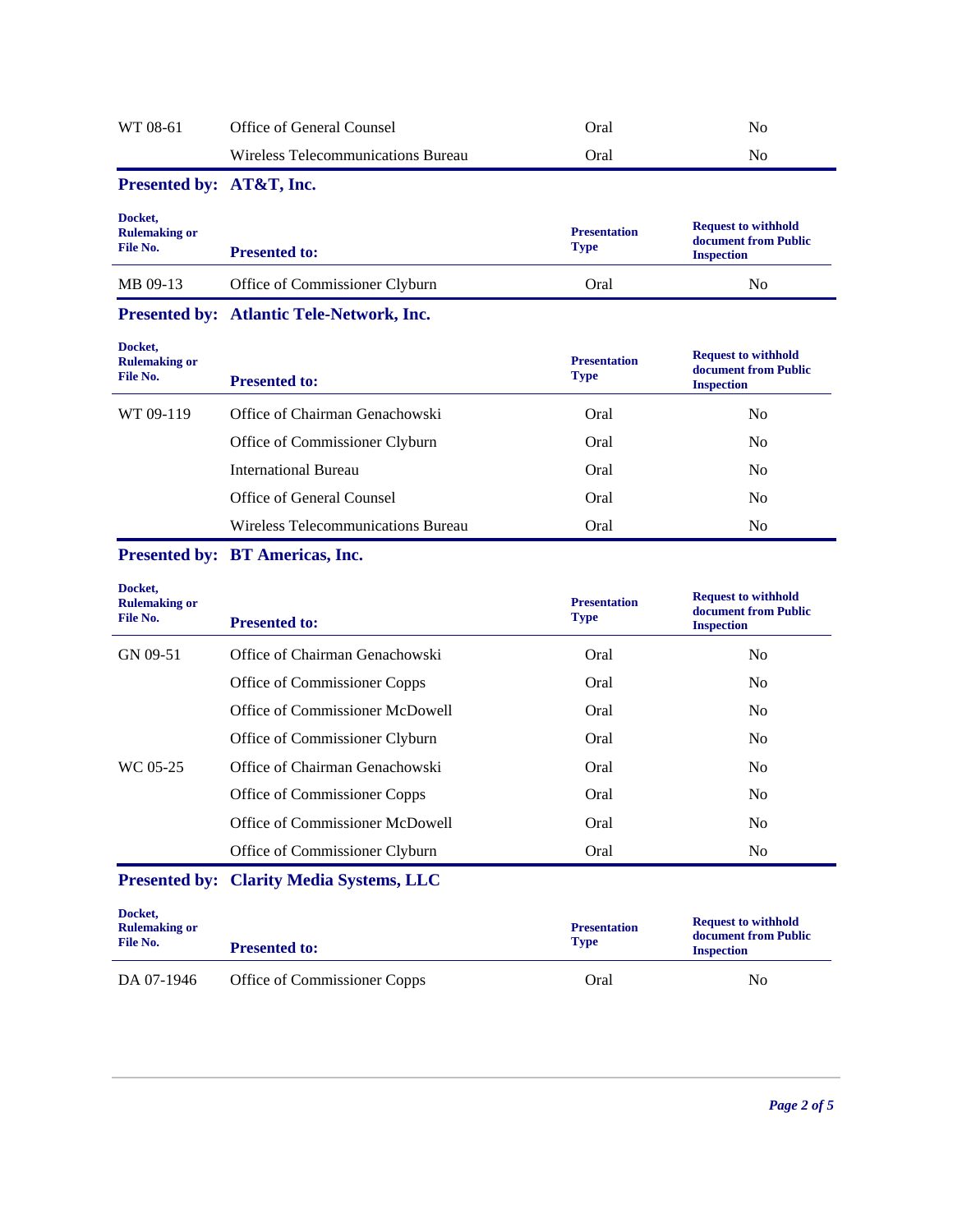# **Presented by: Ericsson, Inc.**

| Docket,<br><b>Rulemaking or</b><br>File No. | <b>Presented to:</b>                           | <b>Presentation</b><br><b>Type</b> | <b>Request to withhold</b><br>document from Public<br><b>Inspection</b> |
|---------------------------------------------|------------------------------------------------|------------------------------------|-------------------------------------------------------------------------|
| WT 04-356                                   | Office of the Secretary                        | Written                            | N <sub>o</sub>                                                          |
| WT 07-195                                   | Office of the Secretary                        | Written                            | N <sub>o</sub>                                                          |
| <b>Presented by: Free Press</b>             |                                                |                                    |                                                                         |
| Docket,<br><b>Rulemaking or</b><br>File No. | <b>Presented to:</b>                           | <b>Presentation</b><br><b>Type</b> | <b>Request to withhold</b><br>document from Public<br><b>Inspection</b> |
| GN 09-51                                    | Office of General Counsel                      | Oral                               | N <sub>o</sub>                                                          |
|                                             | Office of Strategic Planning & Policy Analysis | Oral                               | No                                                                      |
|                                             | Wireline Competition Bureau                    | Oral                               | No                                                                      |
| Presented by: Google, Inc.                  |                                                |                                    |                                                                         |
| Docket,<br><b>Rulemaking or</b><br>File No. | <b>Presented to:</b>                           | <b>Presentation</b><br><b>Type</b> | <b>Request to withhold</b><br>document from Public<br><b>Inspection</b> |
| RM-11361                                    | Office of the Secretary                        | Written                            | N <sub>o</sub>                                                          |
| RM-11497                                    | Office of the Secretary                        | Written                            | N <sub>o</sub>                                                          |
|                                             | Presented by: GridPoint, Inc.                  |                                    |                                                                         |
| Docket,<br><b>Rulemaking or</b><br>File No. | <b>Presented to:</b>                           | <b>Presentation</b><br><b>Type</b> | <b>Request to withhold</b><br>document from Public<br><b>Inspection</b> |
| GN 09-137                                   | Office of Strategic Planning & Policy Analysis | Oral                               | N <sub>o</sub>                                                          |
| GN 09-47                                    | Office of Strategic Planning & Policy Analysis | Oral                               | N <sub>o</sub>                                                          |
| GN 09-51                                    | Office of Strategic Planning & Policy Analysis | Oral                               | N <sub>o</sub>                                                          |
|                                             | <b>Presented by: IBM Corporation</b>           |                                    |                                                                         |
| Docket,<br><b>Rulemaking or</b><br>File No. | <b>Presented to:</b>                           | <b>Presentation</b><br><b>Type</b> | <b>Request to withhold</b><br>document from Public<br><b>Inspection</b> |
| GN 09-51                                    | Chairman Genachowski                           | Oral                               | No                                                                      |
|                                             | Office of Legislative Affairs                  | Oral                               | No                                                                      |
|                                             | Office of Strategic Planning & Policy Analysis | Oral                               | No                                                                      |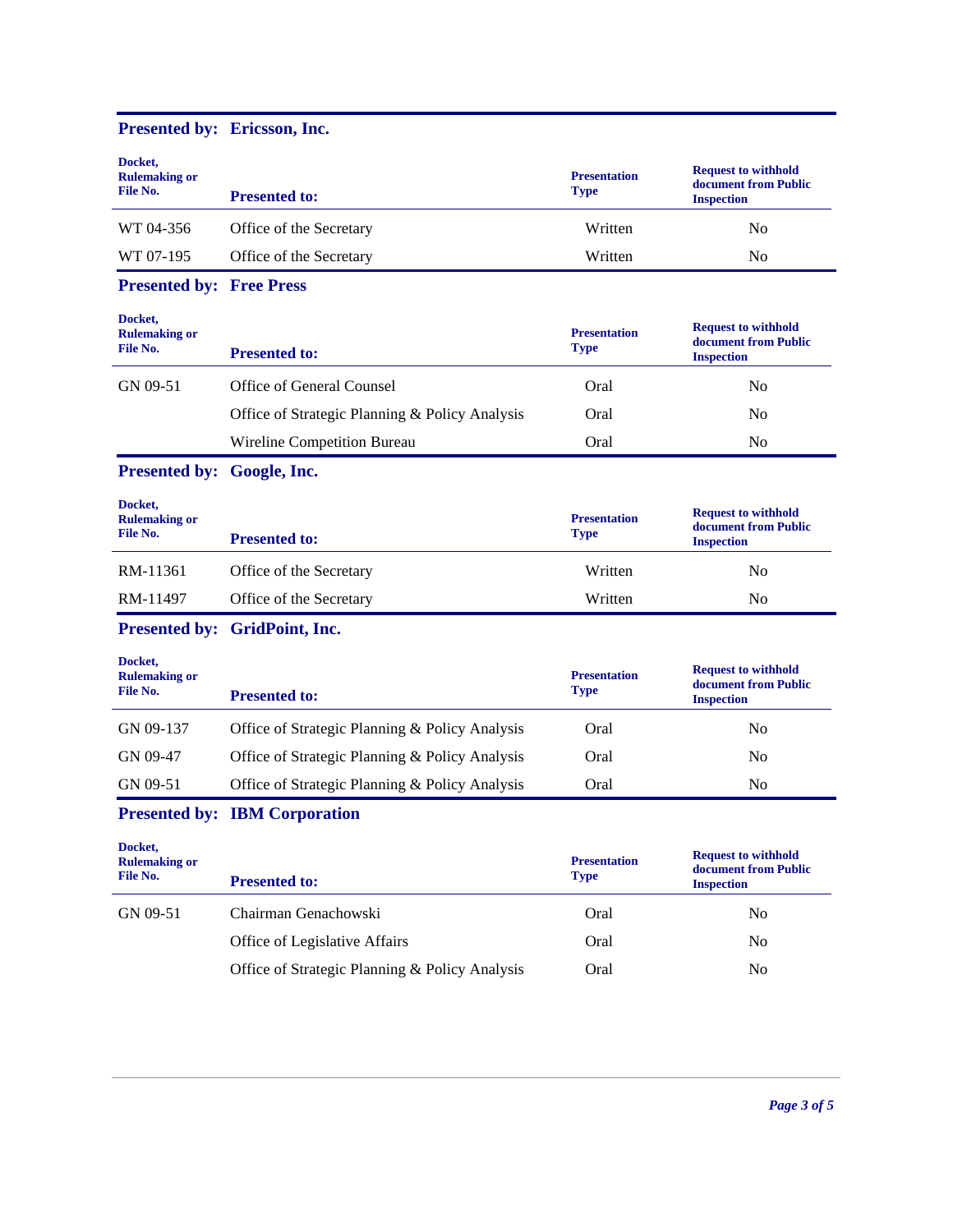| Docket,<br><b>Rulemaking or</b><br>File No. | <b>Presented to:</b>           | <b>Presentation</b><br><b>Type</b> | <b>Request to withhold</b><br>document from Public<br><b>Inspection</b> |
|---------------------------------------------|--------------------------------|------------------------------------|-------------------------------------------------------------------------|
| MB 07-269                                   | Office of Chairman Genachowski | Oral                               | No                                                                      |

## **Presented by: Independent Film and Television Alliance**

**Presented by: Level 3 Communications, LLC**

| <b>Presented to:</b>                           | <b>Presentation</b><br><b>Type</b> | <b>Request to withhold</b><br>document from Public<br><b>Inspection</b> |
|------------------------------------------------|------------------------------------|-------------------------------------------------------------------------|
| Media Bureau                                   | Oral                               | N <sub>0</sub>                                                          |
| Office of Strategic Planning & Policy Analysis | Oral                               | N <sub>0</sub>                                                          |
| Media Bureau                                   | Oral                               | N <sub>0</sub>                                                          |
| Office of Strategic Planning & Policy Analysis | Oral                               | No.                                                                     |
| Media Bureau                                   | Oral                               | N <sub>0</sub>                                                          |
| Office of Strategic Planning & Policy Analysis | Oral                               | N <sub>0</sub>                                                          |
|                                                |                                    |                                                                         |

## **Presented by: Massillon Cable Communications, Inc.**

| Docket,<br><b>Rulemaking or</b><br>File No. | <b>Presented to:</b>            | <b>Presentation</b><br><b>Type</b> | <b>Request to withhold</b><br>document from Public<br><b>Inspection</b> |
|---------------------------------------------|---------------------------------|------------------------------------|-------------------------------------------------------------------------|
| CS 97-80                                    | Office of Commissioner McDowell | Oral                               | No.                                                                     |
|                                             | Media Bureau                    | Oral                               | No                                                                      |

## **Presented by: Maximum Service Television, Inc.**

| Docket,<br><b>Rulemaking or</b><br>File No. | <b>Presented to:</b>                 | <b>Presentation</b><br><b>Type</b> | <b>Request to withhold</b><br>document from Public<br><b>Inspection</b> |
|---------------------------------------------|--------------------------------------|------------------------------------|-------------------------------------------------------------------------|
| ET 02-380                                   | Office of Engineering and Technology | Oral                               | N <sub>0</sub>                                                          |
| ET 04-186                                   | Office of Engineering and Technology | Oral                               | N <sub>0</sub>                                                          |

**Presented by: National Association of Telecommunications Officers and Advisors**

| Docket,<br><b>Rulemaking or</b><br>File No. | <b>Presented to:</b>                           | <b>Presentation</b><br><b>Type</b> | <b>Request to withhold</b><br>document from Public<br><b>Inspection</b> |
|---------------------------------------------|------------------------------------------------|------------------------------------|-------------------------------------------------------------------------|
| GN 09-51                                    | Office of Strategic Planning & Policy Analysis | Oral                               | No                                                                      |